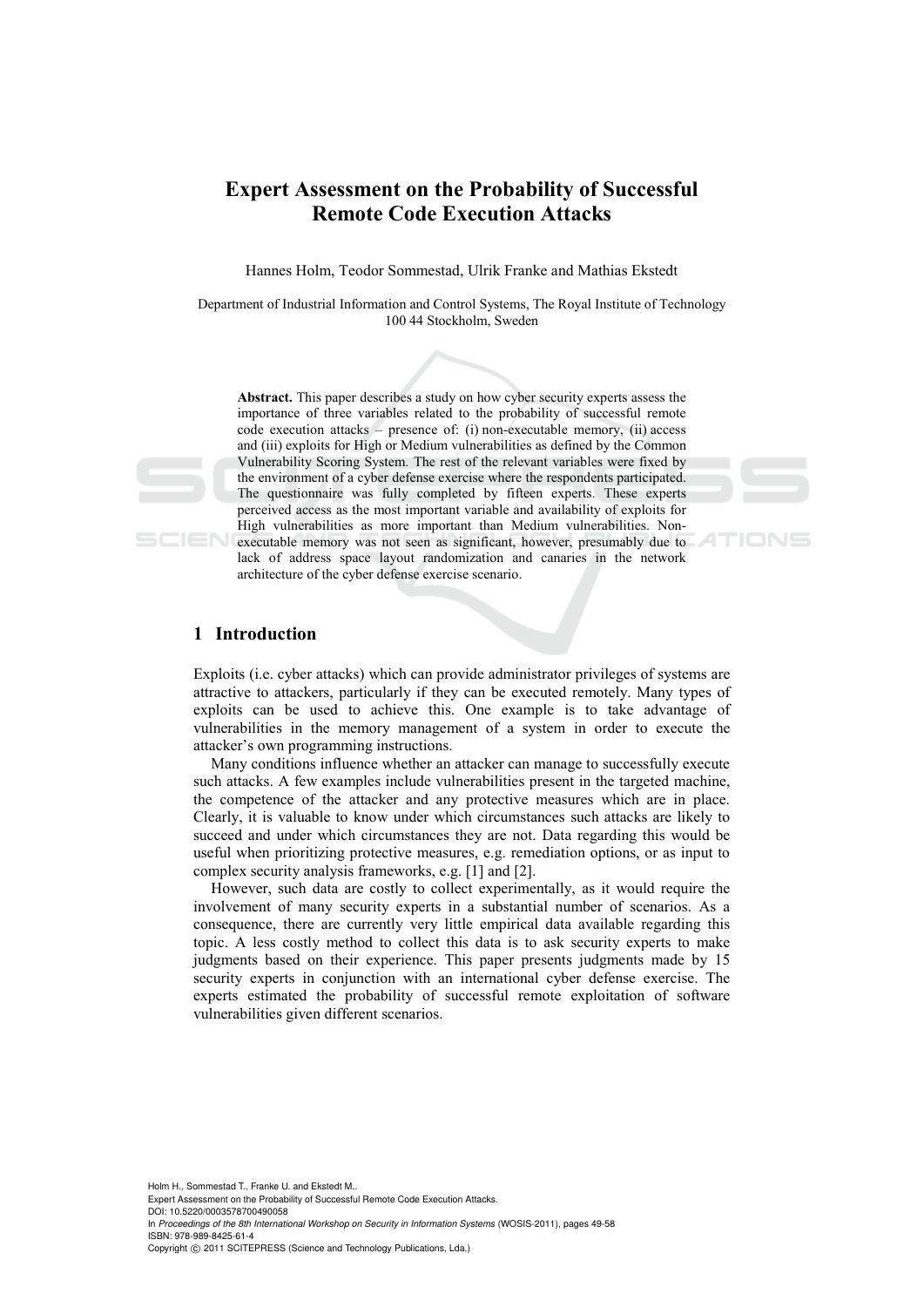The rest of the paper unfolds as follows: Sect. 2 describes related work. Sect. 3 explains the variables studied in this paper. Sect. 4 describes the method. Sect. 5 presents the result and our analysis. Sect. 6 discusses this result and Sect. 7 concludes the paper.

### **2 Related Work**

This paper focuses on vulnerabilities that enable attackers to execute arbitrary code on a targeted machine from a remote location. A common class of vulnerabilities that accomplish this are buffer overflows [3][4].

As buffer overflow vulnerabilities are severe security problems, a number of techniques and tools have been developed to eliminate them or make exploitation of them more difficult. Common countermeasures include authorization, authentication control, vulnerability management (removing vulnerabilities due to software flaws), and measures focusing explicitly on hardening computers or source code against arbitrary code attacks. Younan [5] divides such measures into ten different types. Seven of these focus on the software product itself and to lower its vulnerability. These seven are: safe languages (e.g. Cyclone [6]), bound checkers (e.g. Cash [7]), **hardened libraries (e.g. FormatGuard [12]), separation and replication of information** 

countermeasures (e.g. Libverify [10]), runtime taint trackers (e.g. TaintCheck [13]), dynamic analysis and testing (e.g. Purify [14]), and static analysis like (e.g. [15]). These measures will help removing vulnerabilities in the code or decrease their severity. However, they are not designed to influence the difficulty of exploiting the high-severity vulnerabilities that may remain in the code. As this study focuses on the latter, the following three types of measures are of particular relevance: probabilistic countermeasures (e.g. PaX ASLR [8], instruction set randomization [9] and StackGuard [3]), paging-based countermeasures (e.g. PaX [8]), and execution monitors (e.g. [11]).

Excellent overviews of the different measures possible to implement can be found in [5,16-18]. These overviews contain discussions on the effectiveness of different measures. Also, the descriptions of the techniques and tools come with a qualitative or theoretic evaluation of their effectiveness.

The number of empirical evaluations, however, remains small. The study performed by [19] is an exception. This study focuses on measures that remove or degrade the software product's vulnerabilities and tests seven different techniques for thwarting buffer overflow attacks. It accurately describes the exploits these measures work against. However, it does not capture the competence of attackers or show the exploits they apply in practice. Therefore, it cannot be used to infer probabilities of success in general. This also applies to studies focusing on the effectiveness of specific techniques, for example [20]. In [20] the effectiveness of address space layout randomization is tested under different conditions and weaknesses that are exploitable under specific condition, but how often these conditions apply in practice is not discussed (or known to the community at large).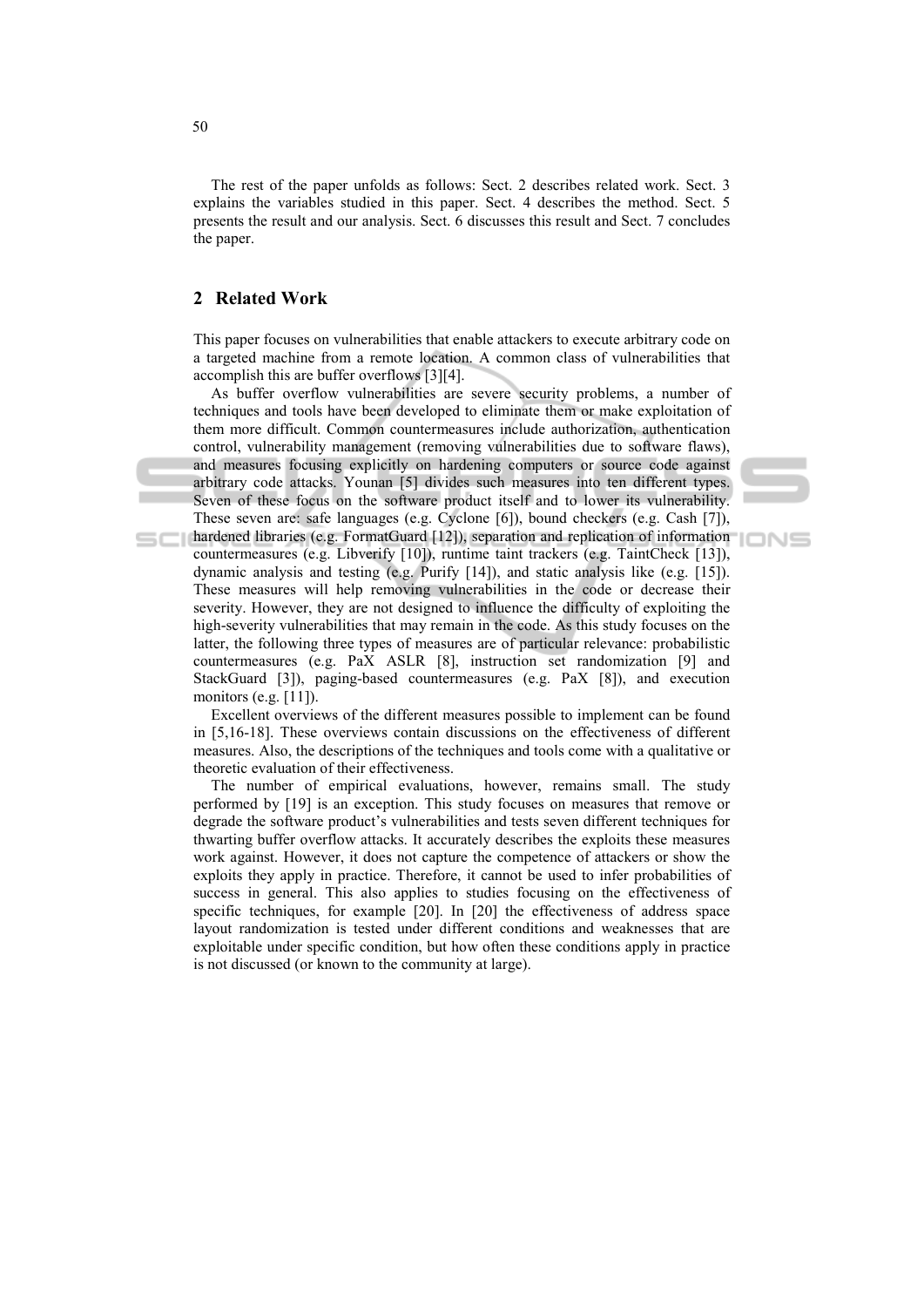# **3 Studied Variables**

As can be seen in Sect. 2, there are many variables which influence the possibility of successfully perform arbitrary code execution attacks. However, most defense mechanisms are not widely used in practice. This paper aims to assess the significance of one of the most commonly used defense mechanisms, namely nonexecutable memory. Non-executable memory is an easily implemented countermeasure which is available for most operating systems (e.g. all Windows operating systems since XP). Furthermore, the study assessed the importance of nonexecutable memory under the presence of two very common conditions: i) accessibility and ii) the severity of the exploited vulnerability. These variables were chosen through a literature study and are detailed below.

**Non-executable memory (NX)**. This is a paging-based countermeasure [5] that marks the data segment of a computer memory as non-executable. This is done to make it more difficult for an attacker to execute code that has been injected into the data segment. NX is a feature that is available as an option for most operating systems and has implementations without costs in computational power or memory usage [5].

**Access**. In all scenarios considered in this study it is assumed that the attacker can connect to the vulnerable service. The access variable involves whether the attacker can access the service and its resources as a user of it. For example, if the service is the SMB service on a machine and access has state *true*, it would mean that the attacker is a part of the Windows domain. If it has the state *false* the attacker is not in the domain but can still send requests to the service as an external entity.

**Severity of the exploited vulnerability**. In all scenarios considered there is an *exploit* available to the attacker corresponding to a *vulnerability* on the targeted machine. In this investigation, exploits for High and Medium severity vulnerabilities as defined by the Common Vulnerability Scoring System (CVSS) [21] are distinguished. The CVSS is a set of metrics used to quantitatively compare and describe different vulnerabilities regarding various attributes such as ease of exploitation and the consequences of successful exploitation. The characteristics of a *High* vulnerability were informally translated to "There is full impact on confidentiality, integrity and availability and no authentication required". The characteristics of a *Medium* vulnerability were informally translated to "There is partial impact on confidentiality, integrity and availability and authentication required".

NX, access and the severity of the vulnerability exploited are all believed to affect the probability that **successful arbitrary code execution** is in the state *yes***,** i.e. how probable it is to succeed with executing code remotely on a machine with the chosen defense mechanisms.

An overview of the chosen variables and their possible states is shown in Fig. 1.

Naturally, there are numerous other variables that influence the probability of succeeding with remote code execution attacks. Some examples of other protective measures were provided in Sect. 2. In this study, only the security measures depicted in Fig. 1 were evaluated. However, the states of all other relevant measures were fixed by the environment of a cyber defense exercise. Sect. 4 describes this in more detail.

IONS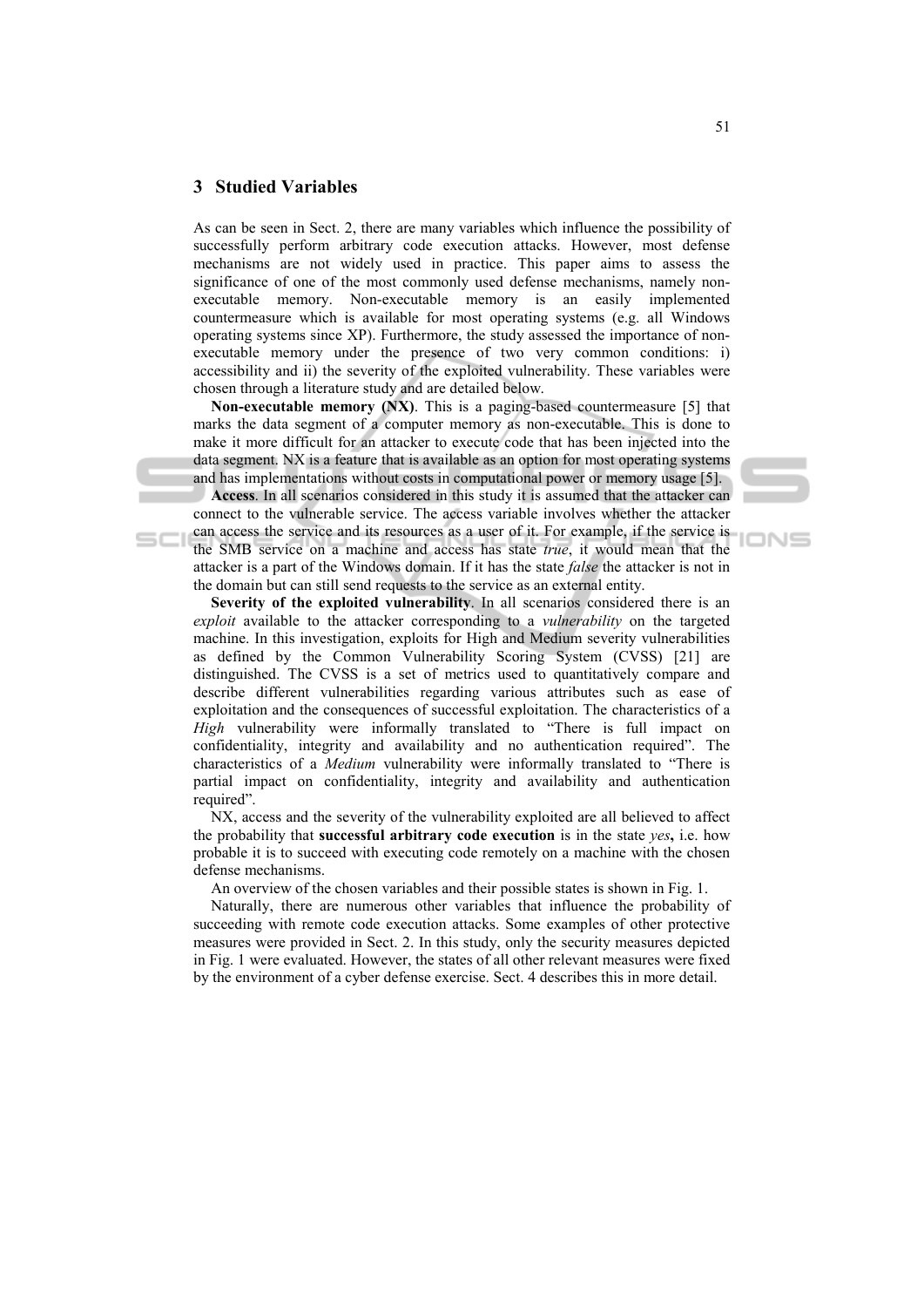

**Fig. 1.** Studied variables and their possible states.

## **4 Method**

#### **4.1 The Respondents and the Cyber Defense Exercise**

The preferred population for assessing this type of data is IT security practitioners (such as pen-testers) or security researchers. Respondents of this type should be able to give assessments regarding how important the studied variables are as they have practical experience from performing the cyber attack in question under different TECHNOLOGY PUBLICAT  $\Box$  conditions.  $\Box$ 

IONS

This study describes a survey which was handed out before the start of a cyber defense exercise named Baltic Cyber Shield (BCS). The exercise was managed at the Cooperative Cyber Defense Centre of Excellence in Tallinn, Estonia. Its virtual battlefield was designed and hosted by the Swedish Defence Research Agency with the support of the Swedish National Defence College. The environment was set to mimic a typical critical information infrastructure with elements of supervisory control and data acquisition (SCADA), for instance programmable logic controllers. The exercise included a sixteen person strong red team (i.e. attackers), six blue teams (i.e. defenders) of 6-10 people per team, a white team (i.e. game management), a green team (i.e. technical infrastructure management) and one white observer per team. The majority of the exercise's participants were computer security specialists and some were computer security researchers. They were affiliated with various northern European governments, military, private sector and academic institutions. The interested reader is referred to [22,23] for more thorough descriptions of the exercise.

The survey was distributed to all blue team and red team members. A sample of fifteen respondents from the BCS fully completed the survey and thus provides the empirical data for this study. Members from all teams except one blue team and the red team answered the survey. Respondent ages ranged from 26 to 53 years, with a mean of 33 years. The respondents were asked to grade their general expertise in the IT-security domain from  $1 = no$  expertise to  $5 = very$  high expertise. The respondents' self-assessed expertise ranged from no expertise (1 respondent) to very high expertise (3 respondents), with a mean of 3.33.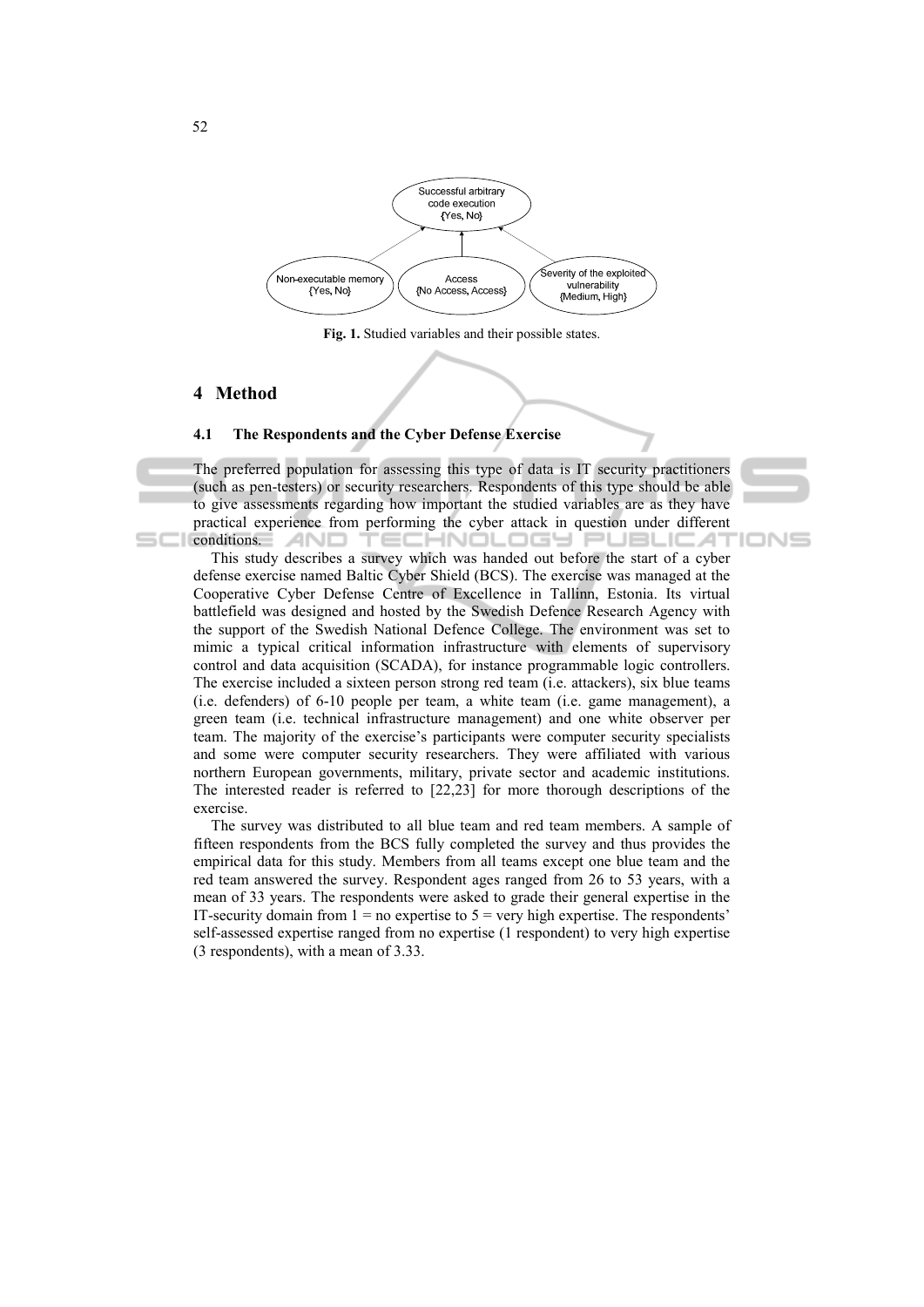#### **4.2 The Survey**

The respondents were asked to specify the probability of carrying out successful arbitrary code execution attacks given different combinations of the three examined variables. The probability that *successful arbitrary code execution* is in the state *yes* was assessed through a discrete scale of 0-100 percent. Hence, the answer 0 percent means that there is no possibility of a successful attack and the answer 100 percent means that the attack is certain to succeed. Due to the complexity of the question format each question was, as recommended by [24], accompanied by a figure describing the scenario. Respondents were also required to state the confidence of their answers on a scale from 1 (very low confidence) to 5 (very high confidence).

The survey was composed of five main parts: (i) introductory letter, (ii) respondent background, (iii) respondent training, (iv) probability assessments, and (v) importance of other variables. In the final part of the survey, (v), the respondents were asked whether there were any additional important factors, not in the study. Survey training is something of particular importance when trying to assess information for complex questions, to ensure that respondents have correctly interpreted the topic of interest [24]. This survey trained the respondents on several concepts: the question format and the scales used, the overall scenario and the CVSS.

### SCIENCE AND TECHNOLOGY **4.3 Implicitly Defined Variables in the Scenario**

As stated in Sect. 3, there are numerous variables that are of importance to the probability of successful remote code execution attacks. The survey only explicitly defined the state of three variables. However, the questions were formulated in a way that made all variables of relevance implicitly defined. The exact formulation was *"For the coming questions, assume that you are to carry out an arbitrary code execution attack against a service running on a machine in one of the blue team's networks. Also assume that you can connect the machine and the service in question, i.e. you have access to the service's LAN."*

As all respondents had been given previous access to the network architecture, had equal knowledge of the scenario and therefore should have pictured the same general network and defense mechanisms, this overall description effectively fixed the states of all variables of importance.

### **5 Results and Analysis**

An overview of the survey responses regarding the probability of successful remote code execution is given in Table 1. As can be seen, access seems to be the most influential variable, while presence of non-executable memory (NX) seems to be of minor importance. The normal distribution of the eight studied scenarios was determined using QQ-plots. QQ-plots are used to assess the distribution of data sets, e.g. to make sure that statistical methods used are applicable to the distributions at hand [25].

**JBLICAT** 

 $=$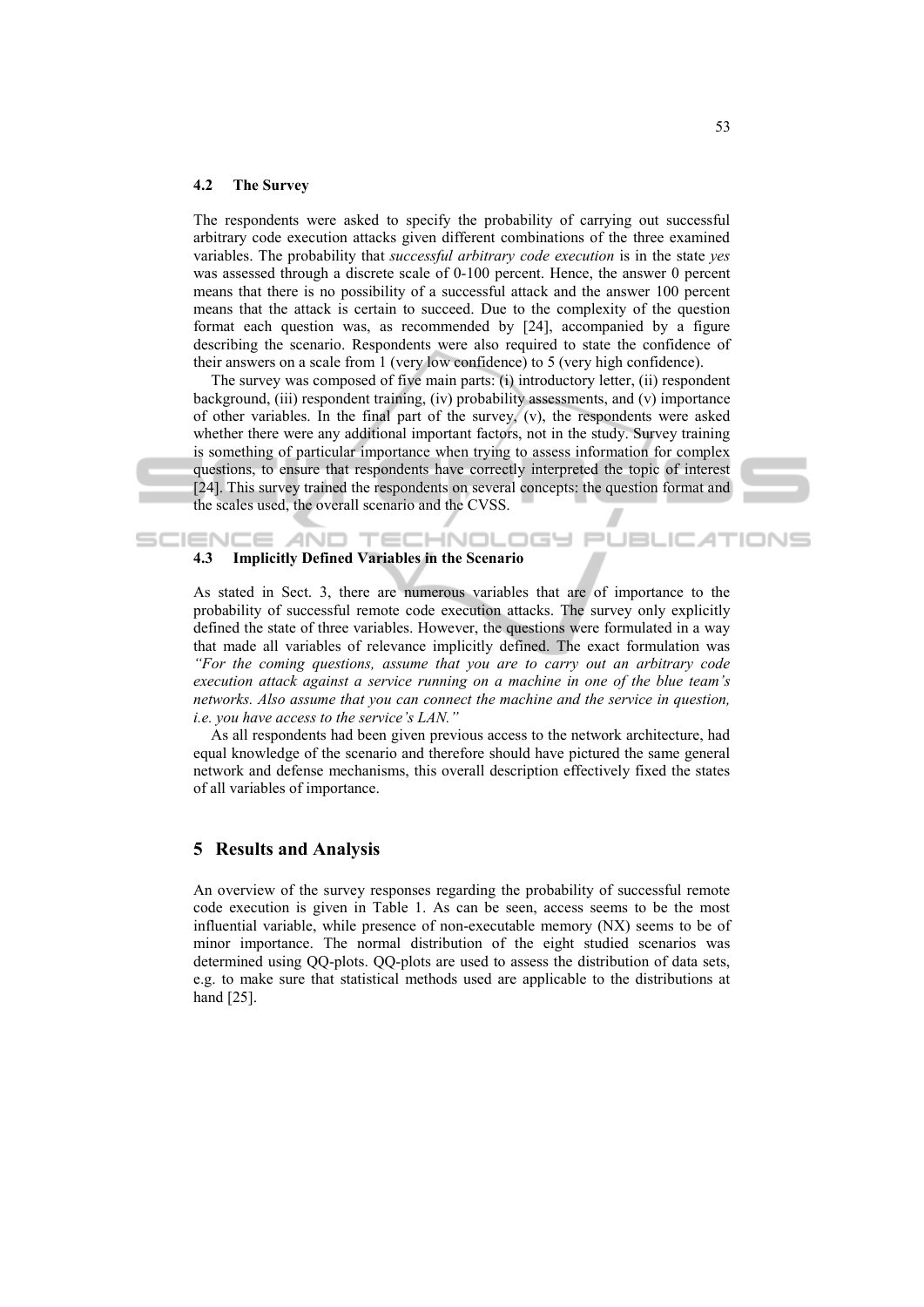| Scenario       | Access         | NX  | Exploit     | Mean | Stdev | LCI  | UCI  | Samples |
|----------------|----------------|-----|-------------|------|-------|------|------|---------|
|                | Yes            | Yes | High        | 85.6 | 8.3   | 81.4 | 89.8 | 15      |
| 2              | Yes            | Yes | Medium      | 74.6 | 11.5  | 68.6 | 80.7 | 15      |
| 3              | Yes            | No  | High        | 81.2 | 14.5  | 73.9 | 88.6 | 15      |
| $\overline{4}$ | Yes            | No  | Medium      | 65.7 | 14.3  | 58.5 | 72.3 | 15      |
| 5              | N <sub>0</sub> | Yes | High        | 54.7 | 25.4  | 41.8 | 67.5 | 15      |
| 6              | N <sub>0</sub> | Yes | Medium      | 42.9 | 21.7  | 31.9 | 53.9 | 15      |
|                | No             | No  | <b>High</b> | 52.3 | 30.2  | 37.0 | 67.6 | 15      |
| 8              | No             | No  | Medium      | 43.7 | 28.5  | 29.2 | 58.1 | 15      |

**Table 1.** Studied scenarios and their results. LCI: 95% Lower Confidence Interval. UCI: 95% Upper Confidence Interval.

As all possible combinations  $(2^3)$  between the studied variables (non-executable memory (NX), access and available exploits) were evaluated it was possible to analyze the results using traditional experimental design techniques [26]. Experimental design is about extraction of a maximum amount of unbiased information regarding the factors affecting a process from as few observations as possible. This is done though a set of statistical tools such as analysis of variance (ANOVA), regression analysis and QQ-plots.

Analysis of variance, ANOVA, is a collection of tools used for statistical tests to assess the significance of relations between variables. The null hypothesis of an ANOVA, H0, is true if the differences between observed groups of data can be described by chance and false if there are systematic differences large enough to justify rejection of H0. The boundary associated with rejecting a null hypothesis is generally described using a probability, *p*. Datasets containing groups of observed data with differences large enough to reject the null hypothesis are statistically significant. A commonly used probabilistic boundary is  $p < 0.05$ , which implies that there is less than 5% probability for H0 to be true [25].

**DNE** 

A regression analysis provides an equation that models the expected outcome on a quantitative variable Y from data on one or more variables  $X_1, X_2, \ldots, X_n$  [25]. A key concept in regression analysis is to determine how well the identified equation actually models the variation in a dataset. The measure of the spread of points around the regression line can be presented using the coefficient of determination,  $R^2$ , where  $0 \le R^2 \le 1$  [25]. In other words,  $R^2$  measures how well the regression model explains the variation in the dataset. An  $\mathbb{R}^2$  of 1 (100%) means the model explains all variation. The adjusted  $\mathbb{R}^2$  is a version of  $\mathbb{R}^2$  which also compensates for the number of degrees of freedom [26], and is therefore generally to be preferred over the traditional  $\mathbb{R}^2$ .

A complete  $2<sup>3</sup>$  designed experiment was carried out with the survey (all possible combinations of the three examined variables; 8 scenarios), treating the respondents' answers as the experiment's outcome. The experimental design was analyzed through QQ-plots, ANOVA, regression analysis and evaluation of model assumptions through an analysis of residuals. No problems regarding residual lack of fit were found, and the model assumptions should thus not be rejected.

Analysis of the experiment's outcome (cf. Table 2) shows that both access ( $p \le$ 0.0001) and the severity of the exploited vulnerability ( $p = 0.055$ ) are of importance for successful remote code executions value. However, non-executable memory is not seen as important by the respondents ( $p = 0.32$ ). Furthermore, there are no seemingly

 $\subseteq$   $\subset$   $\cup$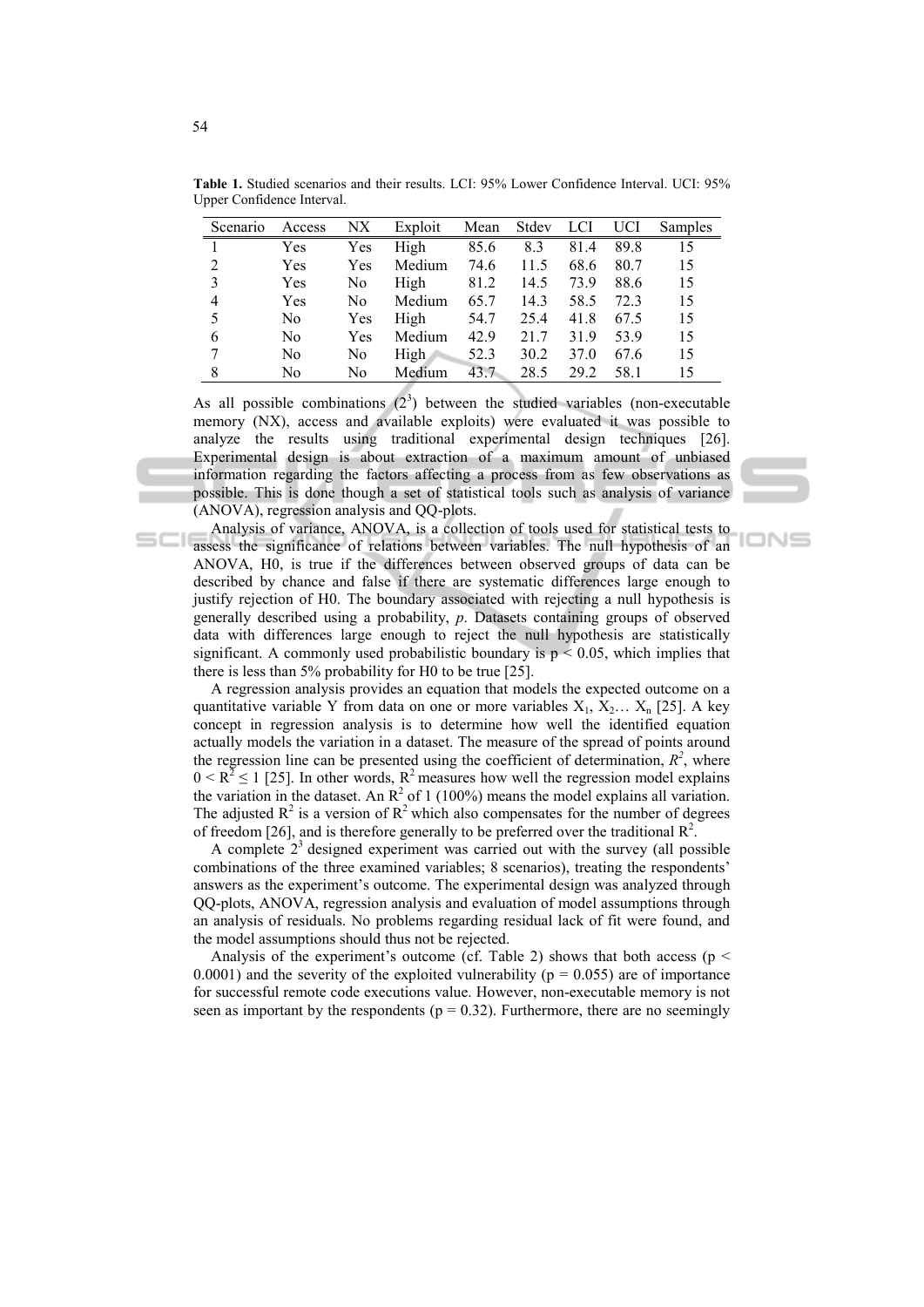important relations between any of the studied variables (NX, access and exploit), suggesting that the influence of these variables on successful remote code execution are in fact independent from one another. Equation 1 describes how the most important variables, Access (A) and the Severity of the exploited vulnerability (E), relate to the probability of successful remote code execution (P).

$$
P = 62.59 + 14.21 \cdot A + 3.69 \cdot E \tag{1}
$$

The value of A is {No access, Access} =  $\{-1, 1\}$  and the value of E is {Medium, High} = {-1, 1}. The chosen regression model (cf. Equation 1) has an adjusted  $R^2$  of 0.32 which can be considered decent but not great. The regression model suggests that it will be quite likely to succeed with a remote code execution, even if there only is an exploit for a Medium vulnerability available and the attacker does not have access (44.7% probability), and highly probable if there is an exploit for a High vulnerability available and the attacker has access (80.5% probability).



Table 3 describes how certain the experts were for the different scenarios. The experts are overall fairly certain: no confidence interval goes below 2.5 (out of 5).

**Table 3.** How certain the experts were for the different scenarios. LCI: 95% Lower Confidence Interval. UCI: 95% Upper Confidence Interval.

| Scenario | NΧ  | Access | Exploit | Mean | Stdev | LCI | UCI | Samples |
|----------|-----|--------|---------|------|-------|-----|-----|---------|
|          | Yes | Yes    | High    | 3.5  | 1.5   | 2.8 | 4.3 | 15      |
|          | Yes | Yes    | Medium  | 3.4  | 1.3   | 2.7 | 4.1 | 15      |
|          | No  | Yes    | High    | 3.6  | 1.2   | 3.0 | 4.2 | 15      |
| 4        | No  | Yes    | Medium  | 3.2  | 1.1   | 2.7 | 3.8 | 15      |
|          | Yes | No     | High    | 3.1  | 1.2   | 2.5 | 3.7 | 15      |
| 6        | Yes | No     | Medium  | 3.1  | 1.1   | 2.5 | 3.6 | 15      |
|          | No  | No     | High    | 3.3  | 1.0   | 2.8 | 3.9 | 15      |
| 8        | No  | No     | Medium  | 3.3  | 13    | 2.6 | 4.0 | 15      |

Furthermore, all confidence intervals in Table 3 largely overlap and there is thus no reason to believe that the importance of any scenario or variable is more difficult to assess than another.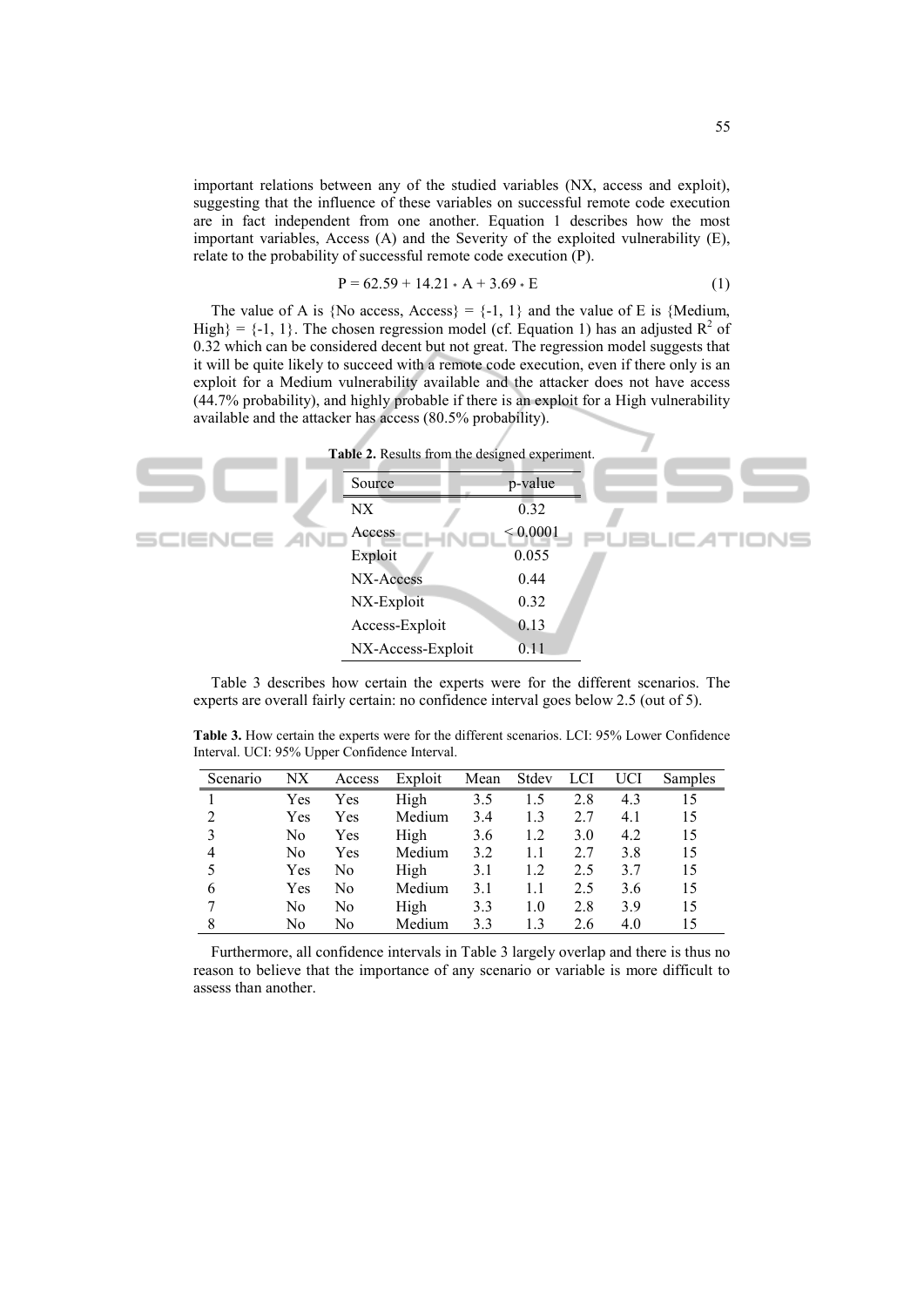#### **6 Discussion**

randomization.

#### **6.1 Variables and their Importance**

Both access and the severity of the exploited vulnerability are seen as important by the experts. However, non-executable memory is not seen as relevant. This can be due to respondents being able to tune the exploits to counter this defense mechanism. That is, a stack-smashing exploit can quite easily be tuned into an arc-injection (i.e. return-into-libc) [27] exploit, and if this is the case any non-executable memory defense is rendered next to useless. However, it is frequently pointed out that nonexecutable memory is a potent defense if combined with other countermeasures, such as address space layout randomization [8,20] or canaries such as Stackguard [3]. Thus, the reason why non-executable memory did not turn out as significant during this study could be that the states of the numerous other important variables in place during the cyber defense exercise were fixed in such a way that enabling nonexecutable memory would not make any difference.

The respondents were also asked to detail any missing variables they perceived as important to the probability of successful remote code execution, both in the survey (cf. Table 4), and through informal discussions after the cyber defense exercise. It is notable that no respondents listed the same missing variables, suggesting a high validity. However, the discussions made it clear that several variables of great practical importance should be evaluated further, for example address spaced layout

IONS

|  | Table 4. Missing variables. |
|--|-----------------------------|

| Variable                 | Frequency |
|--------------------------|-----------|
| System monitoring        |           |
| System updates           |           |
| Application sandboxing   |           |
| Unknown vulnerability    |           |
| Service misconfiguration |           |

#### **6.2 Validity and Reliability**

While there were no formal quantitative ways of capturing the reliability of the survey, no respondent had any major issue answering any survey question. However, one thing that came up during the informal discussions was that respondents requested the possibility to answer through probability distributions instead of point estimates. Also, the survey was based on a network which the respondents had practical experience from. Numerous variable states were therefore not specified in the survey but were instead known through the respondents' familiarity with the scenario. While this might increase the reliability of the study (by giving all respondents a common understanding of the scenario) it has negative impact on the external validity. Several important variables were static and it is therefore difficult to generalize the results to a more general case, e.g. another enterprise environment. Thus, while the results might be valid and reliable for a cyber defense exercise of this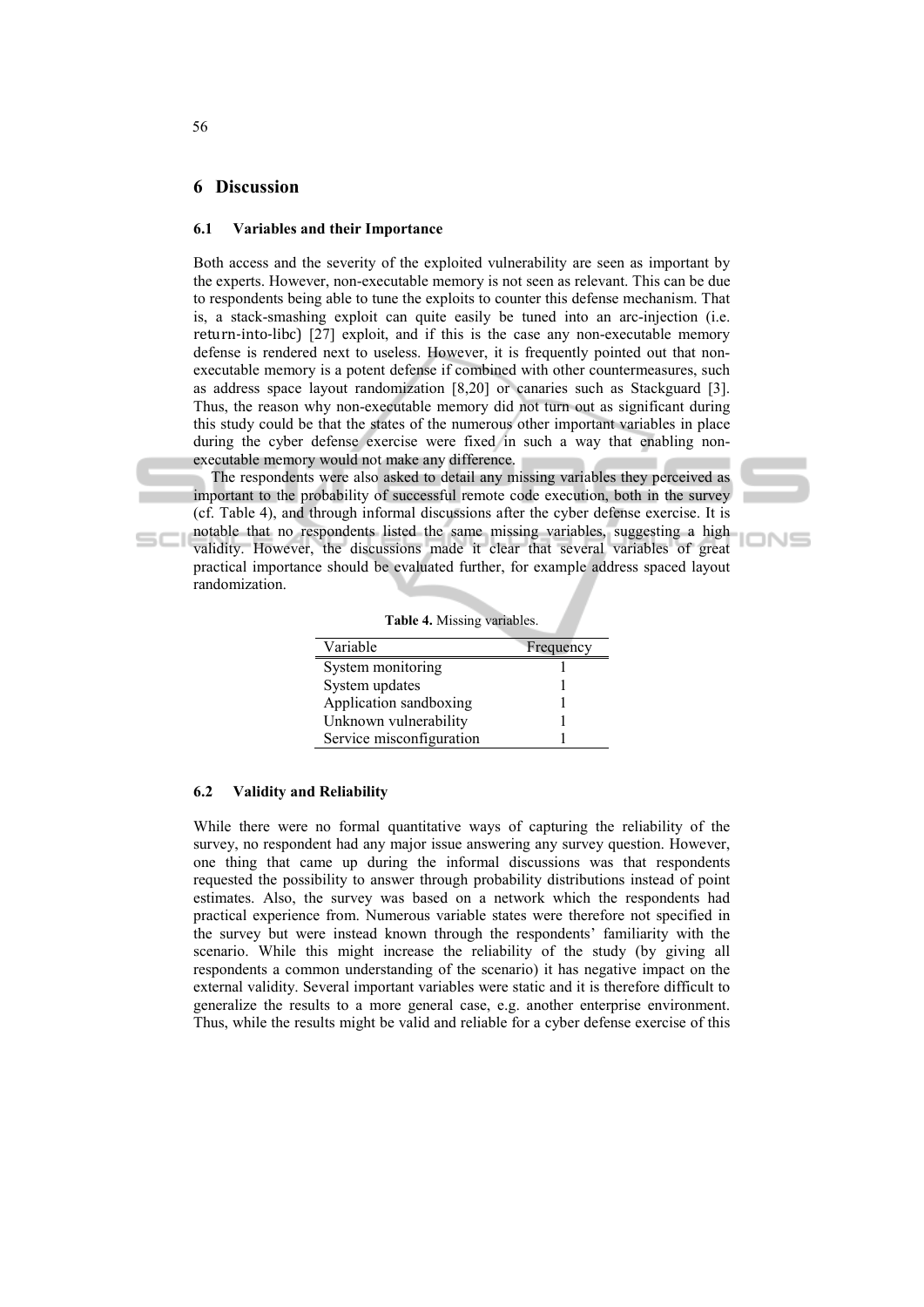type and the computer network used in it they are not likely to maintain validity for a more general case. We believe, however, that these results should give a clear hint about the relative importance of the studied variables, even for a more general case.

# **7 Conclusions and Future Work**

Among the variables addressed in this study, experts perceive user access to the service that is to be exploited as the most important studied factor for successful remote code execution. A readily available exploit for a High severity vulnerability as defined by the CVSS gives a greater success rate than a readily available exploit for a Medium severity vulnerability. The presence of non-executable memory is not perceived as important by the experts, presumably due to lack of other related countermeasures such as address space layout randomization.

This study shows that it is possible to obtain approximate estimates from security experts on issues that are difficult to evaluate through experiments. The experts tend to agree with each other, indicating that they are experts in the domain [28].

It would be interesting to study other variables suggested in the literature and by the experts. It would also be interesting to evaluate how close to the "truth" that the expert predictions really are. This is something which we aim to do in the future.

Finally, we believe that there is a great need for more quantitative studies assessing the importance of different countermeasures, not only for arbitrary code execution attacks, but for any cyber attack.

#### **References**

- 1. J. Homer, K. Manhattan, X. Ou, and D. Schmidt, *A Sound and Practical Approach to Quantifying Security Risk in Enterprise Networks*, Kansas: 2010.
- 2. T. Sommestad, M. Ekstedt, and P. Johnson, "A Probabilistic Relational Model for Security Risk Analysis," *Computers & Security*, 2010.
- 3. C. Cowan, P. Wagle, C. Pu, S. Beattie, and J. Walpole, "Buffer Overflows : Attacks and Defenses for the Vulnerability of the Decade," *Foundations of Intrusion Tolerant Systems, 2003 [Organically Assured and Survivable Information Systems]*, 2003, pp. 227-237.
- 4. A. One, "Smashing the stack for fun and profit," *Phrack magazine*, vol. 7, 1996, p. 1996– 11.
- 5. Y. Younan, "Efficient countermeasures for software vulnerabilities due to memory management errors," 2008.
- 6. T. Jim, G. Morrisett, D. Grossman, M. Hicks, J. Cheney, and Y. Wang, "Cyclone: A safe dialect of C," *USENIX*, Monterrey, CA, USA: 2002, pp. 275-288.
- 7. L.-chung L. T.-cker Chiueh, "Checking Array Bound Violation Using Segmentation Hardware," *2005 International Conference on Dependable Systems and Networks (DSN'05)*, 2005, pp. 388-397.
- 8. PaX Team, *PaX address space layout randomization (ASLR).*
- 9. G. Kc, A. Keromytis, and V. Prevelakis, "Countering code-injection attacks with instruction-set randomization," *Proceedings of the 10th ACM conference on Computer and communications security*, 2003, p. 280.
- 10. A. Baratloo and N. Singh, "Transparent run-time defense against stack smashing attacks,"